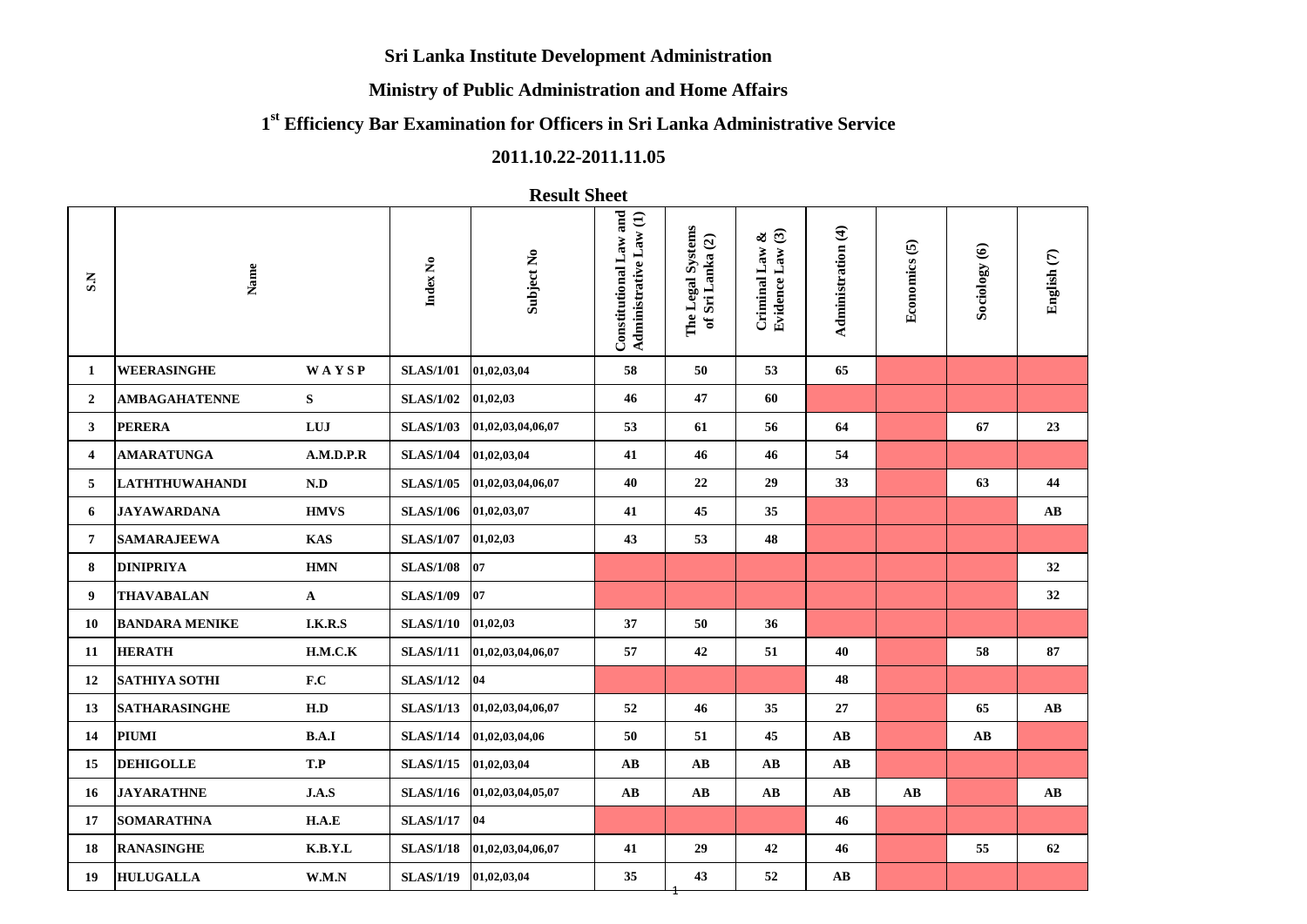| $S_{\rm 5}$ | Name                    |                           | Index No         | Subject No         | Constitutional Law and<br>Administrative Law (1) | The Legal Systems<br>of Sri Lanka (2) | Evidence Law (3)<br>Criminal Law & | Administration (4)     | Economics (5) | Sociology (6)          | English (7)            |
|-------------|-------------------------|---------------------------|------------------|--------------------|--------------------------------------------------|---------------------------------------|------------------------------------|------------------------|---------------|------------------------|------------------------|
| 20          | <b>RUPASINGHE</b>       | A.D.T.S                   | <b>SLAS/1/20</b> | 01,02,03           | 47                                               | 29                                    | 28                                 |                        |               |                        |                        |
| 21          | <b>THILAKARATHNE</b>    | H.D.D.C.P.K               | <b>SLAS/1/21</b> | 04                 |                                                  |                                       |                                    | 47                     |               |                        |                        |
| 22          | <b>BANDARA</b>          | B.M.K.G                   | <b>SLAS/1/22</b> | 01,02,03,04,05,07  | 40                                               | 46                                    | 36                                 | 50                     | 64            |                        | 34                     |
| 23          | VIDYALANKARA            | K.N.K                     | <b>SLAS/1/23</b> | 01,02,03,04        | 58                                               | 65                                    | 49                                 | 79                     |               |                        |                        |
| 24          | <b>KULARATHNA</b>       | S.A.E.W                   | <b>SLAS/1/24</b> | 04                 |                                                  |                                       |                                    | 74                     |               |                        |                        |
| 25          | <b>RASANJANI</b>        | V.A.V.D.P                 | <b>SLAS/1/25</b> | 04                 |                                                  |                                       |                                    | 44                     |               |                        |                        |
| 26          | <b>AMALI</b>            | M.K.A.A                   | <b>SLAS/1/26</b> | 01,02,03,04,06,07  | 42                                               | 35                                    | 51                                 | 40                     |               | 48                     | 51                     |
| 27          | <b>THARANGA</b>         | P.U                       | <b>SLAS/1/27</b> | 01,02,03,04,06,07, | 53                                               | 67                                    | 58                                 | AВ                     |               | AB                     | AB                     |
| 28          | <b>DISSANAYAKE</b>      | D.M.C.K                   | <b>SLAS/1/28</b> | 01,02,03,04        | 26                                               | 45                                    | AB                                 | AВ                     |               |                        |                        |
| 29          | <b>SRILAL</b>           | P.K                       | <b>SLAS/1/29</b> | 01,02,03,04        | 48                                               | 55                                    | 40                                 | 18                     |               |                        |                        |
| 30          | <b>SIRIWEERA</b>        | D.A                       | <b>SLAS/1/30</b> | 01,02,03,04,06,07  | 40                                               | 44                                    | 37                                 | 62                     |               | 70                     | 71                     |
| 31          | <b>SAMARAKOON</b>       | S.M.G.K                   | <b>SLAS/1/31</b> | 01,02,03,04,07     | AB                                               | AB                                    | AB                                 | AВ                     |               |                        | $\mathbf{A}\mathbf{B}$ |
| 32          | <b>DESHAMALI</b>        | W.A.S                     | <b>SLAS/1/32</b> | 01,02,03,04        | 55                                               | 62                                    | 44                                 | $\mathbf{A}\mathbf{B}$ |               |                        |                        |
| 33          | <b>THILANI</b>          | U.K.D.M                   | <b>SLAS/1/33</b> | 01,02,03,04,07     | 54                                               | 49                                    | 45                                 | 44                     |               |                        | 50                     |
| 34          | <b>JAYASUNDARA</b>      | J.M.R.R.K                 | <b>SLAS/1/34</b> | 04                 |                                                  |                                       |                                    | 46                     |               |                        |                        |
| 35          | <b>SHARFAS</b>          | M.M.M                     | <b>SLAS/1/35</b> | 04,06              |                                                  |                                       |                                    | 49                     |               | 65                     |                        |
| 36          | <b>DULANI</b>           | H.N.K.T                   | <b>SLAS/1/36</b> | 01,02,03,04        | AB                                               | AB                                    | $\mathbf{A}\mathbf{B}$             | AВ                     |               |                        |                        |
| 37          | <b>PATUWATHAVITHANA</b> | E                         | <b>SLAS/1/37</b> | 01,02,03,04,06,07, | $\mathbf{A}\mathbf{B}$                           | $\mathbf{A}\mathbf{B}$                | $\mathbf{A}\mathbf{B}$             | $\mathbf{A}\mathbf{B}$ |               | $\mathbf{A}\mathbf{B}$ | $\mathbf{A}\mathbf{B}$ |
| 38          | <b>RATHNAYAKA</b>       | M.M.R                     | <b>SLAS/1/38</b> | 04                 |                                                  |                                       |                                    | 53                     |               |                        |                        |
| 39          | <b>GAYANI</b>           | G.A.D.R                   | SLAS/1/39 04     |                    |                                                  |                                       |                                    | 81                     |               |                        |                        |
| 40          | <b>PIYASENA</b>         | M.A.M                     | <b>SLAS/1/40</b> | 01,02,03,04,06,07  | 63                                               | 47                                    | 61                                 | $\mathbf{A}\mathbf{B}$ |               | 60                     | $\mathbf{A}\mathbf{B}$ |
| 41          | <b>WANIGASEKARA</b>     | ${\bf M}$                 | <b>SLAS/1/41</b> | 01,02,03           | 69                                               | 57                                    | 57                                 |                        |               |                        |                        |
| 42          | <b>DAMBARAGE</b>        | ${\mathbf R} {\mathbf S}$ | <b>SLAS/1/42</b> | 01,02,03           | 40                                               | 60                                    | 54                                 |                        |               |                        |                        |
| 43          | <b>SANDARATHNA</b>      | <b>HSCL</b>               | <b>SLAS/1/43</b> | 01,02,03           | 46                                               | 51                                    | 46                                 |                        |               |                        |                        |
| 44          | <b>ROSHAN</b>           | <b>JAD</b>                | <b>SLAS/1/44</b> | 01,02,03,04,06,07  | 35                                               | 53                                    | 35                                 | $\mathbf{A}\mathbf{B}$ |               | 63                     | 61                     |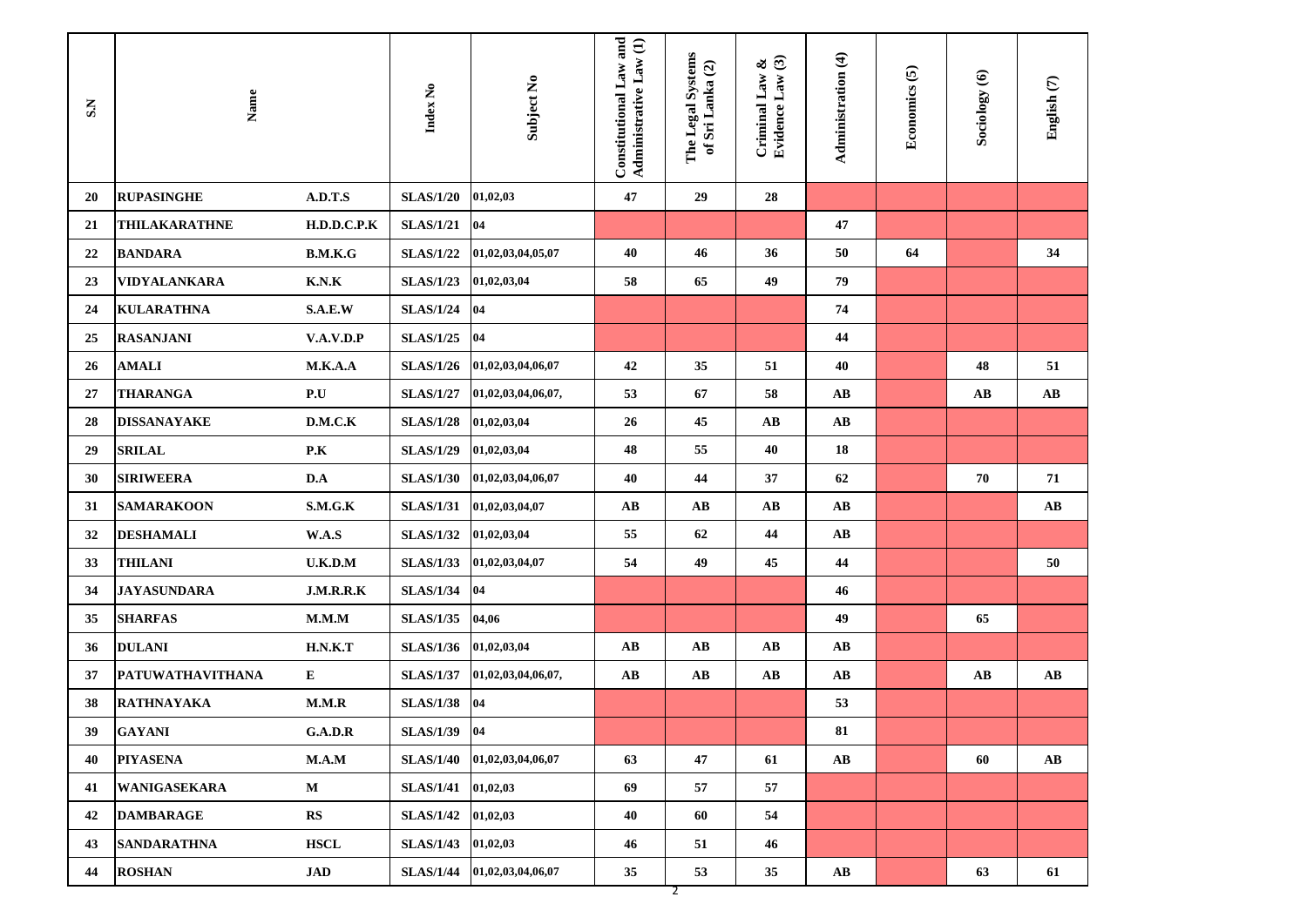| $\mathbf{A}\mathbf{B}$<br>19<br><b>JAYASENA</b><br><b>SDNS</b><br><b>SLAS/1/45</b><br>AB<br>AB<br>45<br>01,02,03,04<br>46<br><b>DELPAT</b><br><b>MWRN</b><br><b>SLAS/1/46</b><br>01,02,03,04,07<br>50<br>51<br>36<br>AB<br>AВ<br><b>SENEVIRATHNA</b><br><b>UVSS</b><br><b>SLAS/1/47</b><br>43<br>47<br>01,02,03,04<br>50<br>28<br>AB<br>48<br><b>RASNAYAKE</b><br>RM<br><b>SLAS/1/48</b><br>01,02,03,04<br>$\mathbf{A}\mathbf{B}$<br>AB<br>$\mathbf{A}\mathbf{B}$<br>$\mathbf{A}\mathbf{B}$<br>ABHAYAGUNAWARDANA<br><b>MARP</b><br><b>SLAS/1/49</b><br>40<br>51<br>49<br>01,02,03,04<br>50<br>43<br>$\mathbf{A}\mathbf{B}$<br>32<br><b>ANURUDDHA</b><br><b>HPAG</b><br><b>SLAS/1/50</b><br>AB<br>AB<br>$\mathbf{A}\mathbf{B}$<br>66<br>50<br>01,02,03,04,06,07<br><b>JAYASINGHE</b><br><b>LDC</b><br><b>SLAS/1/51</b><br>53<br>51<br>01,02,03,04,06,07<br>44<br>50<br>AB<br>62<br>66<br>LV<br><b>SLAS/1/52</b><br>57<br>39<br>72<br>52<br><b>HETTIARACHCHI</b><br>01,02,03,04,06,07<br>62<br>AB<br>51<br>72<br>40<br><b>WPP</b><br><b>SLAS/1/53</b><br>06,07<br>53<br><b>INDIKA</b><br><b>SLAS/1/54</b><br>48<br>35<br>54<br><b>ATAPATTU</b><br><b>AMAB</b><br>01,02,03,04<br>52<br>22<br><b>JAYASEKARA</b><br><b>SLAS/1/55</b><br>55<br>J.M.K.D<br>01,02,03<br>27<br>36<br>48<br>58<br>38<br><b>DISSANAYAKE</b><br><b>SLAS/1/56</b><br>01,02,03<br>43<br>56<br>D.M.N<br><b>SLAS/1/57</b><br><b>PERERA</b><br><b>JPS</b><br>06,07,04<br>57<br>67<br>74<br>56<br>${\bf S}$<br>NANAYAKKARA<br><b>SLAS/1/58</b><br>58<br>01,02,03,04,06,07<br>55<br>52<br>21<br>AB<br>68<br>40<br><b>BATUGEDARA</b><br><b>BMBMA</b><br><b>SLAS/1/59</b><br>04<br>32<br>59<br>04<br><b>WIJETHUNGA</b><br><b>KRMC</b><br><b>SLAS/1/60</b><br>54<br>60<br><b>GUNAPALA</b><br><b>PDSK</b><br><b>SLAS/1/61</b><br>01,02,03<br>61<br>AB<br>AB<br>$\mathbf{A}\mathbf{B}$<br><b>KUMARA</b><br><b>SLAS/1/62</b><br>64<br>63<br>44<br>68<br>AB<br>62<br>M.W.J<br>01,02,03,05,07<br><b>DAYANANDA</b><br><b>DVTP</b><br><b>SLAS/1/63</b><br>63<br>01,02,03,04<br>36<br>50<br>AB<br>16<br><b>JAYASINGHE</b><br>$_{\rm J.L.CK}$<br>SLAS/1/64 07<br>$\mathbf{A}\mathbf{B}$<br>64<br><b>BANDARA</b><br><b>NBSAN</b><br><b>SLAS/1/65</b><br>57<br>45<br>71<br>51<br>65<br>01,02,03,04,06,07<br>43<br>$\mathbf{A}\mathbf{B}$<br>01,02,03,04<br><b>NIROSHANA</b><br><b>DMSA</b><br><b>SLAS/1/66</b><br>54<br>42<br>49<br>50<br>66<br><b>SLAS/1/67</b><br>50<br>63<br>51<br>$\mathbf{A}\mathbf{B}$<br>67<br><b>SENADHEERA</b><br><b>KSACL</b><br>01,02,03,04<br>01,02,03,04<br>68<br><b>RAJAKARUNA</b><br><b>RHMSN</b><br><b>SLAS/1/68</b><br>75<br>65<br>65<br>$\mathbf{A}\mathbf{B}$ | SN | Name               |                        | Index No         | Subject No | Constitutional Law and<br>Administrative Law (1) | The Legal Systems<br>of Sri Lanka (2) | Evidence Law (3)<br>Criminal Law & | Administration (4) | Economics (5) | Sociology (6) | English <sup>(7)</sup> |
|-------------------------------------------------------------------------------------------------------------------------------------------------------------------------------------------------------------------------------------------------------------------------------------------------------------------------------------------------------------------------------------------------------------------------------------------------------------------------------------------------------------------------------------------------------------------------------------------------------------------------------------------------------------------------------------------------------------------------------------------------------------------------------------------------------------------------------------------------------------------------------------------------------------------------------------------------------------------------------------------------------------------------------------------------------------------------------------------------------------------------------------------------------------------------------------------------------------------------------------------------------------------------------------------------------------------------------------------------------------------------------------------------------------------------------------------------------------------------------------------------------------------------------------------------------------------------------------------------------------------------------------------------------------------------------------------------------------------------------------------------------------------------------------------------------------------------------------------------------------------------------------------------------------------------------------------------------------------------------------------------------------------------------------------------------------------------------------------------------------------------------------------------------------------------------------------------------------------------------------------------------------------------------------------------------------------------------------------------------------------------------------------------------------------------------------------------------------------------------------------------------------------------------------------------------------------------------------------------------------------------------------------------|----|--------------------|------------------------|------------------|------------|--------------------------------------------------|---------------------------------------|------------------------------------|--------------------|---------------|---------------|------------------------|
|                                                                                                                                                                                                                                                                                                                                                                                                                                                                                                                                                                                                                                                                                                                                                                                                                                                                                                                                                                                                                                                                                                                                                                                                                                                                                                                                                                                                                                                                                                                                                                                                                                                                                                                                                                                                                                                                                                                                                                                                                                                                                                                                                                                                                                                                                                                                                                                                                                                                                                                                                                                                                                                 |    |                    |                        |                  |            |                                                  |                                       |                                    |                    |               |               |                        |
|                                                                                                                                                                                                                                                                                                                                                                                                                                                                                                                                                                                                                                                                                                                                                                                                                                                                                                                                                                                                                                                                                                                                                                                                                                                                                                                                                                                                                                                                                                                                                                                                                                                                                                                                                                                                                                                                                                                                                                                                                                                                                                                                                                                                                                                                                                                                                                                                                                                                                                                                                                                                                                                 |    |                    |                        |                  |            |                                                  |                                       |                                    |                    |               |               |                        |
|                                                                                                                                                                                                                                                                                                                                                                                                                                                                                                                                                                                                                                                                                                                                                                                                                                                                                                                                                                                                                                                                                                                                                                                                                                                                                                                                                                                                                                                                                                                                                                                                                                                                                                                                                                                                                                                                                                                                                                                                                                                                                                                                                                                                                                                                                                                                                                                                                                                                                                                                                                                                                                                 |    |                    |                        |                  |            |                                                  |                                       |                                    |                    |               |               |                        |
|                                                                                                                                                                                                                                                                                                                                                                                                                                                                                                                                                                                                                                                                                                                                                                                                                                                                                                                                                                                                                                                                                                                                                                                                                                                                                                                                                                                                                                                                                                                                                                                                                                                                                                                                                                                                                                                                                                                                                                                                                                                                                                                                                                                                                                                                                                                                                                                                                                                                                                                                                                                                                                                 |    |                    |                        |                  |            |                                                  |                                       |                                    |                    |               |               |                        |
|                                                                                                                                                                                                                                                                                                                                                                                                                                                                                                                                                                                                                                                                                                                                                                                                                                                                                                                                                                                                                                                                                                                                                                                                                                                                                                                                                                                                                                                                                                                                                                                                                                                                                                                                                                                                                                                                                                                                                                                                                                                                                                                                                                                                                                                                                                                                                                                                                                                                                                                                                                                                                                                 |    |                    |                        |                  |            |                                                  |                                       |                                    |                    |               |               |                        |
|                                                                                                                                                                                                                                                                                                                                                                                                                                                                                                                                                                                                                                                                                                                                                                                                                                                                                                                                                                                                                                                                                                                                                                                                                                                                                                                                                                                                                                                                                                                                                                                                                                                                                                                                                                                                                                                                                                                                                                                                                                                                                                                                                                                                                                                                                                                                                                                                                                                                                                                                                                                                                                                 |    |                    |                        |                  |            |                                                  |                                       |                                    |                    |               |               |                        |
|                                                                                                                                                                                                                                                                                                                                                                                                                                                                                                                                                                                                                                                                                                                                                                                                                                                                                                                                                                                                                                                                                                                                                                                                                                                                                                                                                                                                                                                                                                                                                                                                                                                                                                                                                                                                                                                                                                                                                                                                                                                                                                                                                                                                                                                                                                                                                                                                                                                                                                                                                                                                                                                 |    |                    |                        |                  |            |                                                  |                                       |                                    |                    |               |               |                        |
|                                                                                                                                                                                                                                                                                                                                                                                                                                                                                                                                                                                                                                                                                                                                                                                                                                                                                                                                                                                                                                                                                                                                                                                                                                                                                                                                                                                                                                                                                                                                                                                                                                                                                                                                                                                                                                                                                                                                                                                                                                                                                                                                                                                                                                                                                                                                                                                                                                                                                                                                                                                                                                                 |    |                    |                        |                  |            |                                                  |                                       |                                    |                    |               |               |                        |
|                                                                                                                                                                                                                                                                                                                                                                                                                                                                                                                                                                                                                                                                                                                                                                                                                                                                                                                                                                                                                                                                                                                                                                                                                                                                                                                                                                                                                                                                                                                                                                                                                                                                                                                                                                                                                                                                                                                                                                                                                                                                                                                                                                                                                                                                                                                                                                                                                                                                                                                                                                                                                                                 |    |                    |                        |                  |            |                                                  |                                       |                                    |                    |               |               |                        |
|                                                                                                                                                                                                                                                                                                                                                                                                                                                                                                                                                                                                                                                                                                                                                                                                                                                                                                                                                                                                                                                                                                                                                                                                                                                                                                                                                                                                                                                                                                                                                                                                                                                                                                                                                                                                                                                                                                                                                                                                                                                                                                                                                                                                                                                                                                                                                                                                                                                                                                                                                                                                                                                 |    |                    |                        |                  |            |                                                  |                                       |                                    |                    |               |               |                        |
|                                                                                                                                                                                                                                                                                                                                                                                                                                                                                                                                                                                                                                                                                                                                                                                                                                                                                                                                                                                                                                                                                                                                                                                                                                                                                                                                                                                                                                                                                                                                                                                                                                                                                                                                                                                                                                                                                                                                                                                                                                                                                                                                                                                                                                                                                                                                                                                                                                                                                                                                                                                                                                                 |    |                    |                        |                  |            |                                                  |                                       |                                    |                    |               |               |                        |
|                                                                                                                                                                                                                                                                                                                                                                                                                                                                                                                                                                                                                                                                                                                                                                                                                                                                                                                                                                                                                                                                                                                                                                                                                                                                                                                                                                                                                                                                                                                                                                                                                                                                                                                                                                                                                                                                                                                                                                                                                                                                                                                                                                                                                                                                                                                                                                                                                                                                                                                                                                                                                                                 |    |                    |                        |                  |            |                                                  |                                       |                                    |                    |               |               |                        |
|                                                                                                                                                                                                                                                                                                                                                                                                                                                                                                                                                                                                                                                                                                                                                                                                                                                                                                                                                                                                                                                                                                                                                                                                                                                                                                                                                                                                                                                                                                                                                                                                                                                                                                                                                                                                                                                                                                                                                                                                                                                                                                                                                                                                                                                                                                                                                                                                                                                                                                                                                                                                                                                 |    |                    |                        |                  |            |                                                  |                                       |                                    |                    |               |               |                        |
|                                                                                                                                                                                                                                                                                                                                                                                                                                                                                                                                                                                                                                                                                                                                                                                                                                                                                                                                                                                                                                                                                                                                                                                                                                                                                                                                                                                                                                                                                                                                                                                                                                                                                                                                                                                                                                                                                                                                                                                                                                                                                                                                                                                                                                                                                                                                                                                                                                                                                                                                                                                                                                                 |    |                    |                        |                  |            |                                                  |                                       |                                    |                    |               |               |                        |
|                                                                                                                                                                                                                                                                                                                                                                                                                                                                                                                                                                                                                                                                                                                                                                                                                                                                                                                                                                                                                                                                                                                                                                                                                                                                                                                                                                                                                                                                                                                                                                                                                                                                                                                                                                                                                                                                                                                                                                                                                                                                                                                                                                                                                                                                                                                                                                                                                                                                                                                                                                                                                                                 |    |                    |                        |                  |            |                                                  |                                       |                                    |                    |               |               |                        |
|                                                                                                                                                                                                                                                                                                                                                                                                                                                                                                                                                                                                                                                                                                                                                                                                                                                                                                                                                                                                                                                                                                                                                                                                                                                                                                                                                                                                                                                                                                                                                                                                                                                                                                                                                                                                                                                                                                                                                                                                                                                                                                                                                                                                                                                                                                                                                                                                                                                                                                                                                                                                                                                 |    |                    |                        |                  |            |                                                  |                                       |                                    |                    |               |               |                        |
|                                                                                                                                                                                                                                                                                                                                                                                                                                                                                                                                                                                                                                                                                                                                                                                                                                                                                                                                                                                                                                                                                                                                                                                                                                                                                                                                                                                                                                                                                                                                                                                                                                                                                                                                                                                                                                                                                                                                                                                                                                                                                                                                                                                                                                                                                                                                                                                                                                                                                                                                                                                                                                                 |    |                    |                        |                  |            |                                                  |                                       |                                    |                    |               |               |                        |
|                                                                                                                                                                                                                                                                                                                                                                                                                                                                                                                                                                                                                                                                                                                                                                                                                                                                                                                                                                                                                                                                                                                                                                                                                                                                                                                                                                                                                                                                                                                                                                                                                                                                                                                                                                                                                                                                                                                                                                                                                                                                                                                                                                                                                                                                                                                                                                                                                                                                                                                                                                                                                                                 |    |                    |                        |                  |            |                                                  |                                       |                                    |                    |               |               |                        |
|                                                                                                                                                                                                                                                                                                                                                                                                                                                                                                                                                                                                                                                                                                                                                                                                                                                                                                                                                                                                                                                                                                                                                                                                                                                                                                                                                                                                                                                                                                                                                                                                                                                                                                                                                                                                                                                                                                                                                                                                                                                                                                                                                                                                                                                                                                                                                                                                                                                                                                                                                                                                                                                 |    |                    |                        |                  |            |                                                  |                                       |                                    |                    |               |               |                        |
|                                                                                                                                                                                                                                                                                                                                                                                                                                                                                                                                                                                                                                                                                                                                                                                                                                                                                                                                                                                                                                                                                                                                                                                                                                                                                                                                                                                                                                                                                                                                                                                                                                                                                                                                                                                                                                                                                                                                                                                                                                                                                                                                                                                                                                                                                                                                                                                                                                                                                                                                                                                                                                                 |    |                    |                        |                  |            |                                                  |                                       |                                    |                    |               |               |                        |
|                                                                                                                                                                                                                                                                                                                                                                                                                                                                                                                                                                                                                                                                                                                                                                                                                                                                                                                                                                                                                                                                                                                                                                                                                                                                                                                                                                                                                                                                                                                                                                                                                                                                                                                                                                                                                                                                                                                                                                                                                                                                                                                                                                                                                                                                                                                                                                                                                                                                                                                                                                                                                                                 |    |                    |                        |                  |            |                                                  |                                       |                                    |                    |               |               |                        |
|                                                                                                                                                                                                                                                                                                                                                                                                                                                                                                                                                                                                                                                                                                                                                                                                                                                                                                                                                                                                                                                                                                                                                                                                                                                                                                                                                                                                                                                                                                                                                                                                                                                                                                                                                                                                                                                                                                                                                                                                                                                                                                                                                                                                                                                                                                                                                                                                                                                                                                                                                                                                                                                 |    |                    |                        |                  |            |                                                  |                                       |                                    |                    |               |               |                        |
|                                                                                                                                                                                                                                                                                                                                                                                                                                                                                                                                                                                                                                                                                                                                                                                                                                                                                                                                                                                                                                                                                                                                                                                                                                                                                                                                                                                                                                                                                                                                                                                                                                                                                                                                                                                                                                                                                                                                                                                                                                                                                                                                                                                                                                                                                                                                                                                                                                                                                                                                                                                                                                                 |    |                    |                        |                  |            |                                                  |                                       |                                    |                    |               |               |                        |
|                                                                                                                                                                                                                                                                                                                                                                                                                                                                                                                                                                                                                                                                                                                                                                                                                                                                                                                                                                                                                                                                                                                                                                                                                                                                                                                                                                                                                                                                                                                                                                                                                                                                                                                                                                                                                                                                                                                                                                                                                                                                                                                                                                                                                                                                                                                                                                                                                                                                                                                                                                                                                                                 |    |                    |                        |                  |            |                                                  |                                       |                                    |                    |               |               |                        |
| 69<br>40                                                                                                                                                                                                                                                                                                                                                                                                                                                                                                                                                                                                                                                                                                                                                                                                                                                                                                                                                                                                                                                                                                                                                                                                                                                                                                                                                                                                                                                                                                                                                                                                                                                                                                                                                                                                                                                                                                                                                                                                                                                                                                                                                                                                                                                                                                                                                                                                                                                                                                                                                                                                                                        |    | <b>PREMASINGHE</b> | $\mathbf{S}\mathbf{S}$ | <b>SLAS/1/69</b> | 04         |                                                  |                                       |                                    |                    |               |               |                        |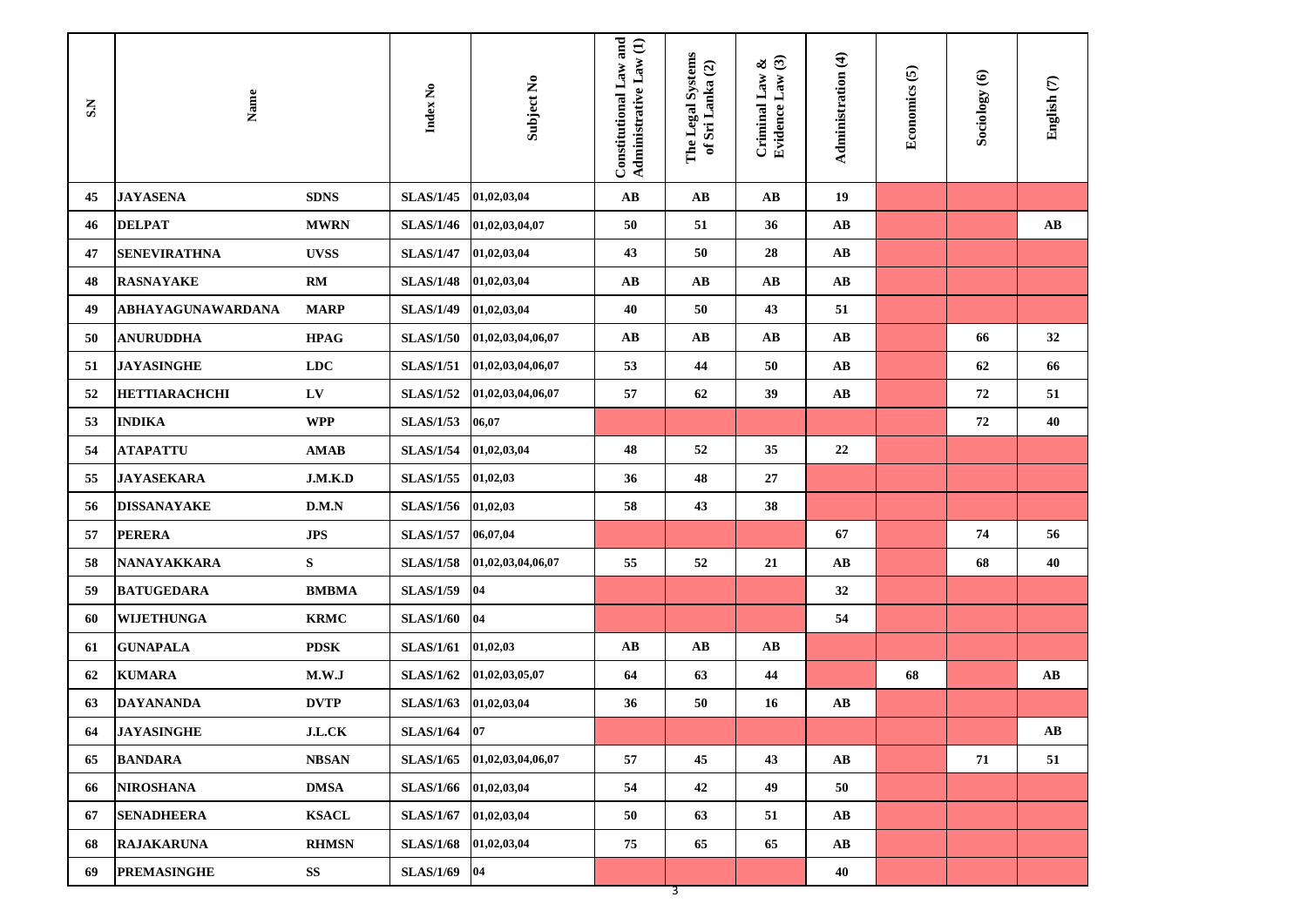| S.S | Name                 |                                    | Index No         | Subject No        | Constitutional Law and<br>Administrative Law (1) | The Legal Systems<br>of Sri Lanka (2) | Evidence Law (3)<br>Criminal Law $\&$ | Administration (4)     | Economics (5)          | Sociology (6) | English (7)            |
|-----|----------------------|------------------------------------|------------------|-------------------|--------------------------------------------------|---------------------------------------|---------------------------------------|------------------------|------------------------|---------------|------------------------|
| 70  | <b>BANDARA</b>       | <b>ALKMMP</b>                      | <b>SLAS/1/70</b> | 04                |                                                  |                                       |                                       | 47                     |                        |               |                        |
| 71  | <b>PERERA</b>        | <b>KAM</b>                         | <b>SLAS/1/71</b> | 01,02,03,04,06,07 | $\mathbf{A}\mathbf{B}$                           | AB                                    | $\mathbf{A}\mathbf{B}$                | AB                     |                        | AB            | AB                     |
| 72  | <b>SIRIMANNA</b>     | ${\bf ST}$                         | <b>SLAS/1/72</b> | 04                |                                                  |                                       |                                       | 73                     |                        |               |                        |
| 73  | <b>DEEGALA</b>       | <b>DMSK</b>                        | <b>SLAS/1/73</b> | 04                |                                                  |                                       |                                       | 51                     |                        |               |                        |
| 74  | <b>SAMARASEKARA</b>  | <b>WDPC</b>                        | <b>SLAS/1/74</b> | 01,02,03,04,07,05 | $\mathbf{A}\mathbf{B}$                           | AB                                    | $\mathbf{A}\mathbf{B}$                | $\mathbf{A}\mathbf{B}$ | $\mathbf{A}\mathbf{B}$ |               | $\mathbf{A}\mathbf{B}$ |
| 75  | <b>LIYANAGE</b>      | KN                                 | <b>SLAS/1/75</b> | 01,02,03,04       | 64                                               | 65                                    | 56                                    | $\mathbf{A}\mathbf{B}$ |                        |               |                        |
| 76  | <b>WIJERATHNA</b>    | <b>HMDS</b>                        | <b>SLAS/1/76</b> | 01,02,03,04,06,07 | 31                                               | 43                                    | 35                                    | $\mathbf{A}\mathbf{B}$ |                        | 70            | 56                     |
| 77  | <b>WICKRAMARATNE</b> | <b>KAGS</b>                        | <b>SLAS/1/77</b> | 01,02,03,04,06,07 | 42                                               | 46                                    | 46                                    | 25                     |                        | AB            | AВ                     |
| 78  | <b>PREMARATHNA</b>   | <b>RGJ</b>                         | <b>SLAS/1/78</b> | 01,02,03,04,05,07 | 56                                               | 51                                    | 50                                    | $\mathbf{A}\mathbf{B}$ | $\mathbf{A}\mathbf{B}$ | 57            | 54                     |
| 79  | <b>HETTIGE</b>       | <b>HDSN</b>                        | <b>SLAS/1/79</b> | 04                |                                                  |                                       |                                       | 70                     |                        |               |                        |
| 80  | <b>BANDARA</b>       | <b>GBML</b>                        | <b>SLAS/1/80</b> | 01,02,03,04,07    | 55                                               | 51                                    | 26                                    | 43                     |                        |               | AB                     |
| 81  | <b>OVITIGALA</b>     | O.K.S.A                            | <b>SLAS/1/81</b> | 01,02,03,04,06,07 | $\mathbf{A}\mathbf{B}$                           | $\mathbf{A}\mathbf{B}$                | $\mathbf{A}\mathbf{B}$                | $\mathbf{A}\mathbf{B}$ |                        | 70            | 19                     |
| 82  | <b>SENARATHNA</b>    | <b>PDLP</b>                        | <b>SLAS/1/82</b> | 04,06             |                                                  |                                       |                                       | 51                     |                        | 56            | AВ                     |
| 83  | <b>BANDARA</b>       | <b>IGARSI</b>                      | <b>SLAS/1/83</b> | 01,02,03,04,06,07 | AB                                               | AB                                    | AВ                                    | AB                     |                        | AB            | AВ                     |
| 84  | <b>ANURADHA</b>      | N.J.T                              | <b>SLAS/1/84</b> | 01,02,03,04,07    | 54                                               | 43                                    | 39                                    | 31                     |                        |               | 52                     |
| 85  | <b>KUMARI</b>        | <b>WWMD</b>                        | <b>SLAS/1/85</b> | 01,02,03,04,07    | 41                                               | 66                                    | 54                                    | $\mathbf{A}\mathbf{B}$ |                        |               | 44                     |
| 86  | <b>PERERA</b>        | P.RP                               | <b>SLAS/1/86</b> | 01,02,03,04       | 58                                               | 46                                    | 53                                    | 60                     |                        |               |                        |
| 87  | <b>RAMANAYAKE</b>    | <b>RMJC</b>                        | <b>SLAS/1/87</b> | 01,02,03,04,05,07 | 50                                               | 42                                    | 35                                    | 23                     | 56                     |               | 79                     |
| 88  | <b>MASHANKA</b>      | <b>HLD</b>                         | <b>SLAS/1/88</b> | 04                |                                                  |                                       |                                       | 28                     |                        |               |                        |
| 89  | PRIYADARSHANI        | $\mathbf{K}.\mathbf{G}.\mathbf{R}$ | SLAS/1/89 07     |                   |                                                  |                                       |                                       |                        |                        |               | 28                     |
| 90  | <b>JAYATHILAKE</b>   | <b>SAYR</b>                        | <b>SLAS/1/90</b> | 01,02,03,04       | 62                                               | 44                                    | 36                                    | $\mathbf{A}\mathbf{B}$ |                        |               |                        |
| 91  | <b>ALAGALLA</b>      | <b>RPKN</b>                        | <b>SLAS/1/91</b> | 04                |                                                  |                                       |                                       | 58                     |                        |               |                        |
| 92  | <b>THILAKARATHNA</b> | I.P.N.P                            | <b>SLAS/1/92</b> | 04                |                                                  |                                       |                                       | 34                     |                        |               |                        |
| 93  | <b>DHARMASENA</b>    | D.K.R.A                            | <b>SLAS/1/93</b> | 04                |                                                  |                                       |                                       | $\mathbf{A}\mathbf{B}$ |                        |               |                        |
| 94  | <b>KUMARA</b>        | L.W                                | <b>SLAS/1/94</b> | 04                |                                                  | 4                                     |                                       | 40                     |                        |               |                        |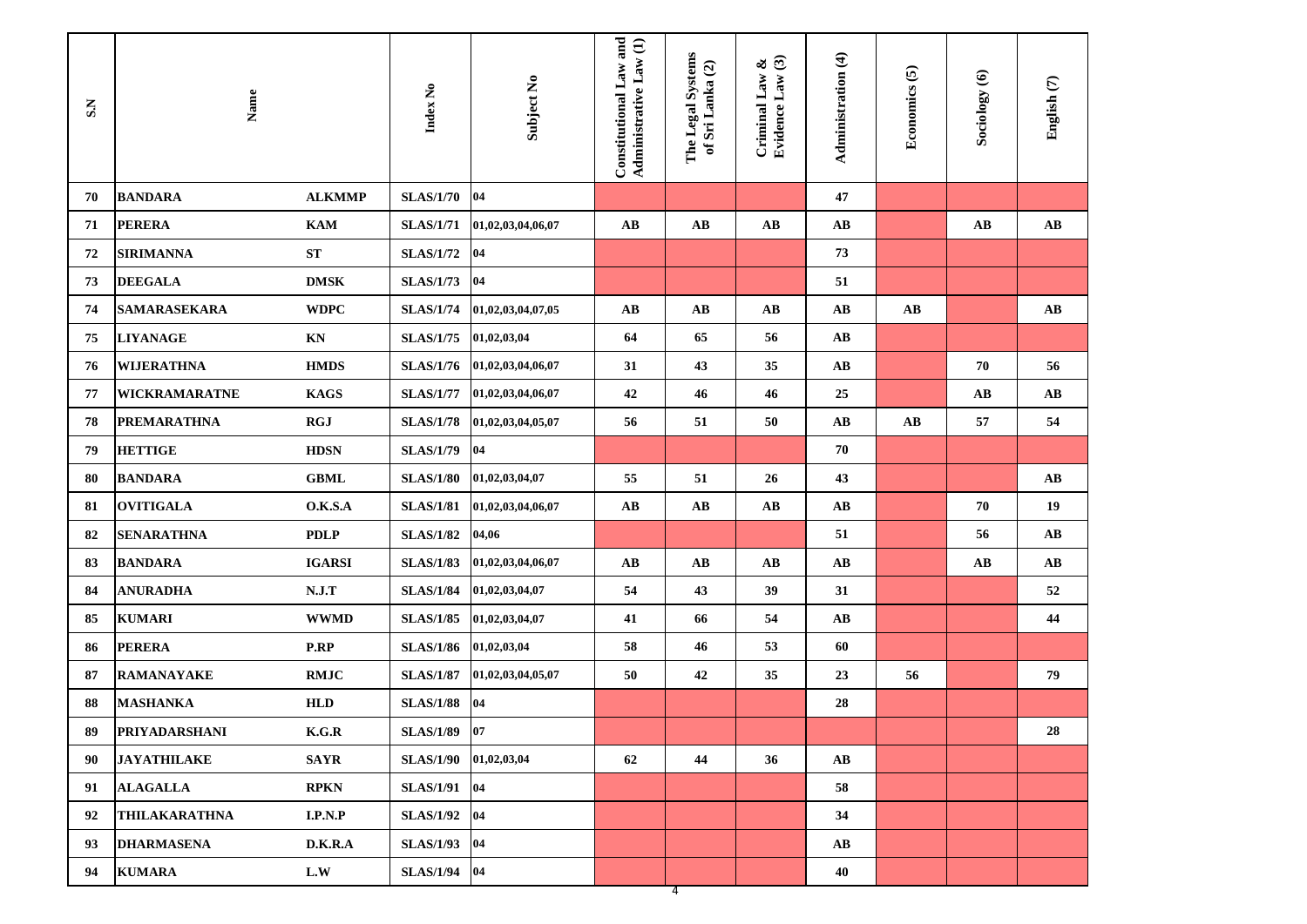| $\mathbf{S}$ | Name                 |                | Index No               | Subject No                      | Constitutional Law and<br>Administrative Law (1) | The Legal Systems<br>of Sri Lanka (2) | Evidence Law (3)<br>Criminal Law & | Administration (4)     | Economics (5)          | Sociology (6)          | English <sup>(7)</sup> |
|--------------|----------------------|----------------|------------------------|---------------------------------|--------------------------------------------------|---------------------------------------|------------------------------------|------------------------|------------------------|------------------------|------------------------|
| 95           | <b>JAYASINGHE</b>    | J.A.D.S        | <b>SLAS/1/95</b>       | 04                              |                                                  |                                       |                                    | 44                     |                        |                        |                        |
| 96           | <b>MUHANDIRAMGE</b>  | L.K            | <b>SLAS/1/96</b>       | 01,02,03,04,                    | $\mathbf{A}\mathbf{B}$                           | $\mathbf{A}\mathbf{B}$                | $\mathbf{A}\mathbf{B}$             | 24                     |                        |                        |                        |
| 97           | WIJAYAPALA           | <b>MHVLA</b>   | <b>SLAS/1/97</b>       | 01,02,03,04,05,07               | 46                                               | 61                                    | 35                                 | $\mathbf{A}\mathbf{B}$ | $\mathbf{A}\mathbf{B}$ |                        | $\mathbf{A}\mathbf{B}$ |
| 98           | <b>BASNAYAKA</b>     | <b>BMPSB</b>   | <b>SLAS/1/98</b>       | 01,02,03,04                     | AB                                               | $\mathbf{A}\mathbf{B}$                | $\mathbf{A}\mathbf{B}$             | 22                     |                        |                        |                        |
| 99           | <b>JAYATHILAKA</b>   | <b>JMSPB</b>   | <b>SLAS/1/99</b>       | 01,02,03,04,06                  | 46                                               | 50                                    | 35                                 | $\mathbf{A}\mathbf{B}$ |                        | 70                     |                        |
| 100          | <b>DESHAPRIYA</b>    | <b>THBA</b>    | <b>SLAS/1/100</b>      | 04                              |                                                  |                                       |                                    | 55                     |                        |                        |                        |
| 101          | <b>NAWARATNE</b>     | CB             | <b>SLAS/1/101</b>      | 01,02,03,04,06                  | 40                                               | 61                                    | 46                                 | 26                     | $\mathbf{A}\mathbf{B}$ | 54                     |                        |
| 102          | <b>PRASADINI</b>     | <b>MDS</b>     | <b>SLAS/1/102</b>      | 01,02,03,04                     | 27                                               | 46                                    | 36                                 | 44                     |                        |                        |                        |
| 103          | <b>PERERA</b>        | <b>PSP</b>     | <b>SLAS/1/103</b>      | 01,02,03,04,06,07               | $\mathbf{A}\mathbf{B}$                           | AB                                    | $\mathbf{A}\mathbf{B}$             | $\mathbf{A}\mathbf{B}$ |                        | $\mathbf{A}\mathbf{B}$ | AВ                     |
| 104          | <b>DILHANI</b>       | <b>HKD</b>     | <b>SLAS/1/104</b>      | 01,02,03,04,06,07               | 35                                               | 50                                    | 49                                 | $\mathbf{A}\mathbf{B}$ |                        | 72                     | 68                     |
| 105          | <b>DEWAPRIYA</b>     | M.H.T.S        | <b>SLAS/1/105</b>      | 01,02,03                        | 51                                               | 64                                    | 46                                 |                        |                        |                        |                        |
| 106          | <b>NASLY</b>         | <b>SAM</b>     | SLAS/1/106 04          |                                 |                                                  |                                       |                                    | 48                     |                        |                        |                        |
| 107          | <b>DHARMAPALA</b>    | KS             | <b>SLAS/1/107</b>      | 01,02,03,04,06,07               | AB                                               | AB                                    | $\mathbf{A}\mathbf{B}$             | 40                     |                        | $\mathbf{A}\mathbf{B}$ | $\mathbf{A}\mathbf{B}$ |
| 108          | <b>KARAVITA</b>      | $\mathbf{M}$   | <b>SLAS/1/108</b>      | 01,02,03,04                     | AB                                               | AB                                    | $\mathbf{A}\mathbf{B}$             | $\mathbf{A}\mathbf{B}$ |                        |                        |                        |
| 109          | <b>MALKANTHI</b>     | <b>MHB</b>     | <b>SLAS/1/109</b>      | 01,02,03,04                     | $\mathbf{A}\mathbf{B}$                           | $\mathbf{A}\mathbf{B}$                | $\mathbf{A}\mathbf{B}$             | $\mathbf{A}\mathbf{B}$ |                        |                        |                        |
| 110          | <b>GAMAGE</b>        | A.B            | SLAS/1/110 04          |                                 |                                                  |                                       |                                    | 44                     |                        |                        |                        |
| 111          | <b>MADUGALLA</b>     | E.P.G.C.K      | <b>SLAS/1/111</b>      | 01,02,03,04,06,07               | 56                                               | 58                                    | 51                                 | 44                     |                        | 70                     | 57                     |
| 112          | <b>PARANAVITHANA</b> | <b>SH</b>      | <b>SLAS/1/112</b>      | 01,02,03,04,06                  | $\mathbf{A}\mathbf{B}$                           | $\mathbf{A}\mathbf{B}$                | $\mathbf{A}\mathbf{B}$             | $\mathbf{A}\mathbf{B}$ |                        | 58                     |                        |
| 113          | <b>HETTIARACHCHI</b> | <b>NS</b>      | <b>SLAS/1/113</b>      | 01,02,03,04,06,07               | $\mathbf{A}\mathbf{B}$                           | $\mathbf{A}\mathbf{B}$                | $\mathbf{A}\mathbf{B}$             | $\mathbf{A}\mathbf{B}$ |                        | $\mathbf{A}\mathbf{B}$ | AВ                     |
| 114          | KODITHUWAKKU         | $\mathbf P$    |                        | SLAS/1/114 01,02,03,04,05,06,07 | 51                                               | 55                                    | 40                                 | 32                     | AB                     | 66                     | 48                     |
| 115          | <b>SOMIRATHNA</b>    | $\mathbf D$    | SLAS/1/115 01,02,03,04 |                                 | 43                                               | 51                                    | 59                                 | $\mathbf{A}\mathbf{B}$ |                        |                        |                        |
| 116          | <b>DAYARATHNA</b>    | <b>K.K.S.R</b> | SLAS/1/116 01,02,03,04 |                                 | 50                                               | 73                                    | 45                                 | 42                     |                        |                        |                        |
| 117          | <b>CHANDANA</b>      | K.A.S          | SLAS/1/117 04          |                                 |                                                  |                                       |                                    | $\mathbf{A}\mathbf{B}$ |                        |                        |                        |
| 118          | <b>SEWWANDI</b>      | W.P            | SLAS/1/118 04          |                                 |                                                  |                                       |                                    | 60                     |                        |                        |                        |
| 119          | <b>KANDAMBI</b>      | S.R            | SLAS/1/119 04          |                                 |                                                  |                                       |                                    | 53                     |                        |                        |                        |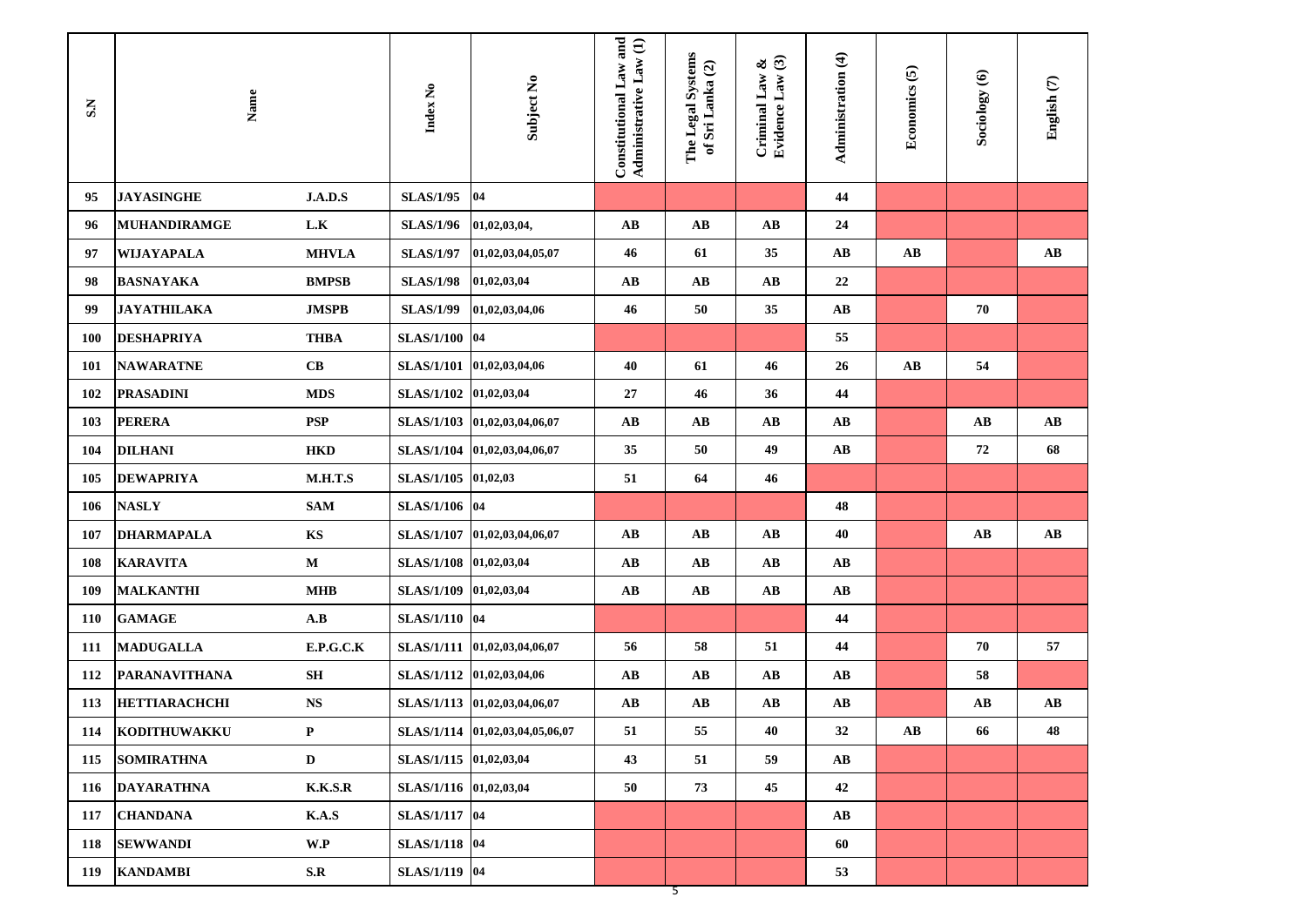| SN         | $\mathbf{Name}$      |              | Index No               | Subject No                    | Constitutional Law and<br>Administrative Law (1) | The Legal Systems<br>of Sri Lanka (2) | Evidence Law (3)<br>Criminal Law $\&$ | Administration (4)     | Economics (5) | Sociology (6)          | English (7)            |
|------------|----------------------|--------------|------------------------|-------------------------------|--------------------------------------------------|---------------------------------------|---------------------------------------|------------------------|---------------|------------------------|------------------------|
| <b>120</b> | <b>SENEVIRATHNE</b>  | R.K.E        |                        | SLAS/1/120 01,02,03,04,07     | 41                                               | 40                                    | 40                                    | AB                     |               |                        | 30                     |
| 121        | <b>RATHNAYAKA</b>    | W.C.S.K      |                        | SLAS/1/121   01,02,03,04,07   | 47                                               | 61                                    | 55                                    | AB                     |               |                        | AB                     |
| 122        | <b>PATHIRANA</b>     | E.P.I.G      |                        | SLAS/1/122 01,02,03,04,07     | AB                                               | AВ                                    | $\mathbf{A}\mathbf{B}$                | $\mathbf{A}\mathbf{B}$ |               |                        | AВ                     |
| 123        | <b>PALLIYAGURU</b>   | <b>JSA</b>   | SLAS/1/123 06          |                               |                                                  |                                       |                                       |                        |               | 45                     |                        |
| 124        | <b>RANASINGHE</b>    | T.A          |                        | SLAS/1/124 01,02,03,04,06,07  | AB                                               | AB                                    | AB                                    | AB                     |               | $\mathbf{A}\mathbf{B}$ | $\mathbf{A}\mathbf{B}$ |
| 125        | <b>CHANDRARATHNE</b> | U.D.D.D      | <b>SLAS/1/125</b>      | 01,02,03,04                   | 45                                               | 38                                    | 38                                    | AB                     |               |                        |                        |
| 126        | <b>SAJEEWANI</b>     | T.G.S        |                        | SLAS/1/126 01,02,03,04,06,07  | AB                                               | AВ                                    | $\mathbf{A}\mathbf{B}$                | 33                     |               | 66                     | 57                     |
| 127        | <b>BANDARA</b>       | P.HP.I       |                        | SLAS/1/127   01,02,03,04,06   | AB                                               | AB                                    | $\mathbf{A}\mathbf{B}$                | AB                     |               | 65                     |                        |
| 128        | <b>RAJAPAKSHA</b>    | <b>RPMS</b>  | SLAS/1/128 01,02,03,04 |                               | 54                                               | 40                                    | 35                                    | $\mathbf{A}\mathbf{B}$ |               |                        |                        |
| 129        | <b>PREMASURIYA</b>   | <b>AMCM</b>  | SLAS/1/129   01,02,03  |                               | AВ                                               | AВ                                    | AВ                                    |                        |               |                        |                        |
| <b>130</b> | <b>SANDAMALI</b>     | K.H.I        | SLAS/1/130 01,02,03,04 |                               | 44                                               | 56                                    | 55                                    | 28                     |               |                        |                        |
| 131        | <b>KOHOWALA</b>      | NY           |                        | SLAS/1/131  01,02,03,04,06,07 | 41                                               | 31                                    | 25                                    | 32                     |               | 72                     | 44                     |
| 132        | <b>LIYANAGE</b>      | S.L          | <b>SLAS/1/132</b>      | 01,02,03,04,06                | 40                                               | 48                                    | 63                                    | AB                     |               | 53                     |                        |
| 133        | <b>PINTO</b>         | M.C.N        | SLAS/1/133 04          |                               |                                                  |                                       |                                       | 47                     |               |                        |                        |
| 134        | WICKRAMAARACHCHI     | W.A.L        | <b>SLAS/1/134</b>      | 01,02,03,04,06,07             | AB                                               | AВ                                    | $\mathbf{A}\mathbf{B}$                | AB                     |               | AB                     | AВ                     |
| 135        | <b>FERNANDO</b>      | K.M.K.C.J    | SLAS/1/135 04          |                               |                                                  |                                       |                                       | 40                     |               |                        |                        |
| 136        | <b>UDAYANGANI</b>    | R.P.I        | SLAS/1/136 01,02,03,04 |                               | AB                                               | AВ                                    | $\mathbf{A}\mathbf{B}$                | AB                     |               |                        |                        |
| 137        | <b>GAYAN</b>         | T.W          | <b>SLAS/1/137</b>      | 01,02,03,04                   | 43                                               | 43                                    | 49                                    | AB                     |               |                        |                        |
| 138        | <b>SOYZA</b>         | W.N.A        | <b>SLAS/1/138</b>      | 01,02,03,04                   | 40                                               | 42                                    | 55                                    | $\mathbf{A}\mathbf{B}$ |               |                        |                        |
| 139        | <b>RANATUNGA</b>     | C.H          | SLAS/1/139 01,02,03,07 |                               | 22                                               | 26                                    | 28                                    |                        |               |                        | 66                     |
| 140        | <b>NIPUNAJITH</b>    | H.M.D        | SLAS/1/140 01,02,03,04 |                               | 49                                               | 44                                    | 41                                    | $\mathbf{A}\mathbf{B}$ |               |                        |                        |
| 141        | <b>RUKSHINI</b>      | H.D.A        | SLAS/1/141 04,06,07    |                               |                                                  |                                       |                                       | 46                     |               | 63                     | 65                     |
| 142        | <b>THARANGANI</b>    | P.K.D        |                        | SLAS/1/142 01,02,03,04,06     | 42                                               | 36                                    | 30                                    | $\mathbf{A}\mathbf{B}$ |               | 59                     |                        |
| 143        | <b>DILRUKSHI</b>     | <b>B.A.N</b> | SLAS/1/143 04          |                               |                                                  |                                       |                                       | 41                     |               |                        |                        |
| 144        | <b>SHYAMALEE</b>     | W.H.D        | SLAS/1/144 04          |                               |                                                  |                                       |                                       | 48                     |               |                        |                        |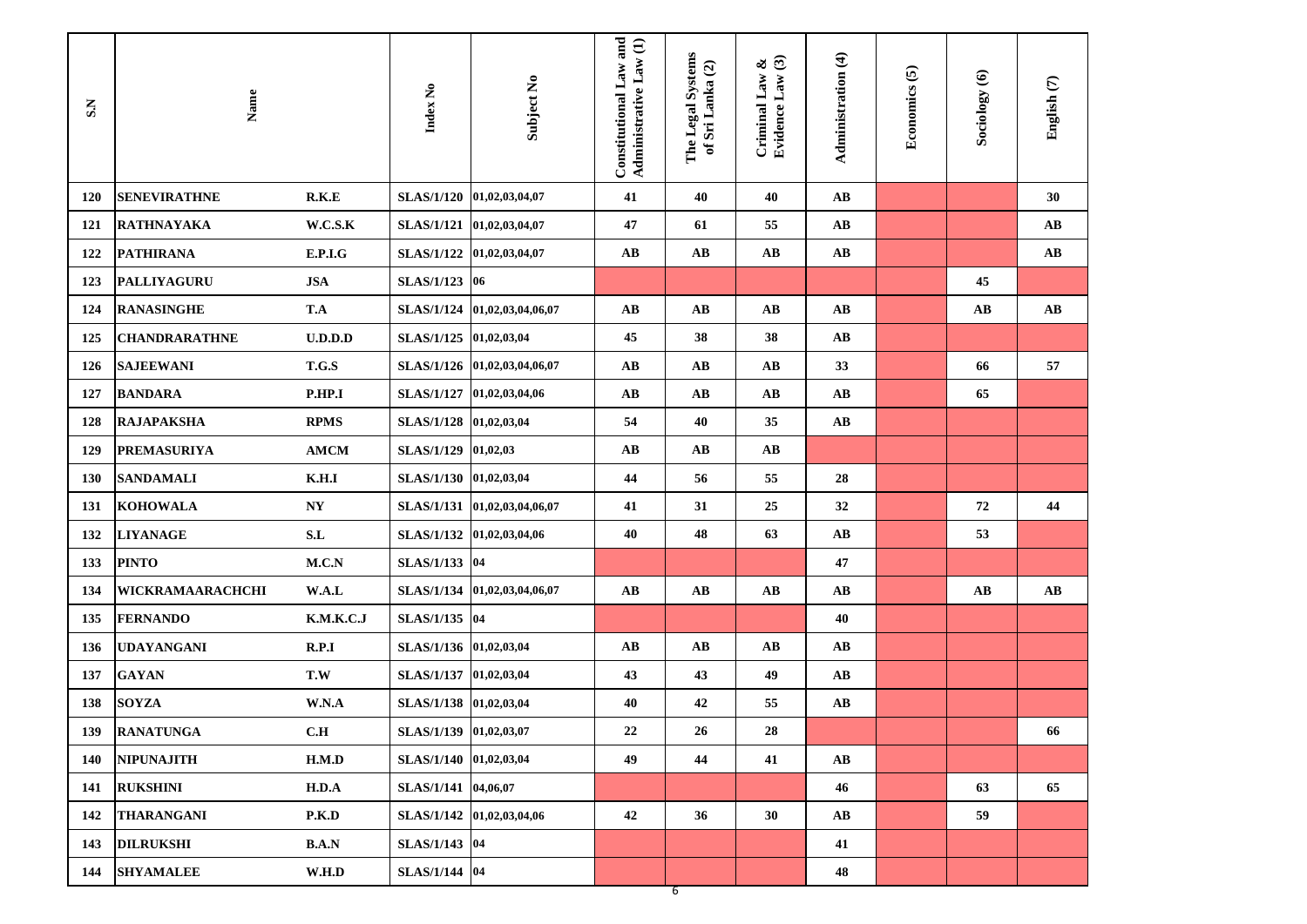| SN  | Name                  |                   | Index No               | Subject No                     | Constitutional Law and<br>Administrative Law (1) | The Legal Systems<br>of Sri Lanka (2) | Evidence Law (3)<br>Criminal Law & | Administration (4)     | Economics (5) | Sociology (6)          | English (7) |
|-----|-----------------------|-------------------|------------------------|--------------------------------|--------------------------------------------------|---------------------------------------|------------------------------------|------------------------|---------------|------------------------|-------------|
| 145 | WITHANAARACHCHI       | W.A.SM            | SLAS/1/145 04          |                                |                                                  |                                       |                                    | 58                     |               |                        |             |
| 146 | <b>RANAWEERA</b>      | R.A.S.S           | SLAS/1/146 01,02,03,04 |                                | $\mathbf{A}\mathbf{B}$                           | AB                                    | $\mathbf{A}\mathbf{B}$             | AB                     |               |                        |             |
| 147 | <b>RATHNAYAKE</b>     | H.P.C.D           | SLAS/1/147 04          |                                |                                                  |                                       |                                    | 28                     |               |                        |             |
| 148 | <b>ELLAWALA</b>       | S.S.K             | <b>SLAS/1/148</b>      | 01,02,03,04                    | $\mathbf{A}\mathbf{B}$                           | AB                                    | $\mathbf{A}\mathbf{B}$             | $\mathbf{A}\mathbf{B}$ |               |                        |             |
| 149 | <b>AMARASINGHE</b>    | A.M.M.N           | <b>SLAS/1/149</b>      | 01,02,03,04                    | $\mathbf{A}\mathbf{B}$                           | AB                                    | AB                                 | 31                     |               |                        |             |
| 150 | <b>SOMARATHNE</b>     | W.G.A.N           |                        | SLAS/1/150   01,02,03,04,06,07 | $\mathbf{A}\mathbf{B}$                           | AB                                    | AB                                 | $\mathbf{A}\mathbf{B}$ |               | 73                     | 43          |
| 151 | <b>NIROSHANI</b>      | J.P.A             |                        | SLAS/1/151 01,02,03,04,05,07   | 55                                               | 52                                    | 37                                 | 24                     | 85            |                        | 53          |
| 152 | <b>JANAKA</b>         | <b>MS</b>         | SLAS/1/152 01,02,03,04 |                                | 57                                               | 52                                    | 36                                 | 41                     |               |                        |             |
| 153 | <b>BOTEJU</b>         | <b>WSN</b>        | SLAS/1/153 04          |                                |                                                  |                                       |                                    | 31                     |               |                        |             |
| 154 | <b>KEERTHIRATHNA</b>  | S.D.A             | <b>SLAS/1/154</b>      | 01,02,03,04                    | 46                                               | 41                                    | 43                                 | 41                     |               |                        |             |
| 155 | <b>WIJAYAWARDANE</b>  | K.A.D.J           | SLAS/1/155 01,02,03,07 |                                | 35                                               | 52                                    | 25                                 |                        |               |                        | 24          |
| 156 | <b>KARUNARATHNA</b>   | H.D.D.P           | SLAS/1/156 04          |                                |                                                  |                                       |                                    | 53                     |               |                        |             |
| 157 | <b>BALASURIYA</b>     | J.T               | SLAS/1/157 07          |                                |                                                  |                                       |                                    |                        |               |                        | 27          |
| 158 | <b>ROHINI</b>         | S.W.C             | SLAS/1/158 07          |                                |                                                  |                                       |                                    |                        |               |                        | 20          |
| 159 | <b>BANDARA</b>        | W.M.A.H           | SLAS/1/159 01,02,03    |                                | 43                                               | 29                                    | 35                                 |                        |               |                        | AВ          |
| 160 | <b>RATHNAYAKE</b>     | M.M.              | <b>SLAS/1/160</b>      | 01, 02, 03, 04, 06, 07         | 41                                               | 48                                    | 35                                 | AB                     |               | $\mathbf{A}\mathbf{B}$ | AВ          |
| 161 | <b>KANCHANE</b>       | <b>R.M.N.K.S.</b> | <b>SLAS/1/161</b>      | 01, 02, 03, 04, 06, 07         | $\mathbf{A}\mathbf{B}$                           | $\mathbf{A}\mathbf{B}$                | AB                                 | AB                     |               | AB                     | AВ          |
| 162 | <b>JAYASINGHE</b>     | D.R.              | <b>SLAS/1/162</b>      | 01, 02, 03, 04, 06, 07         | 47                                               | 40                                    | 40                                 | 41                     |               | 44                     | 11          |
| 163 | <b>KARUNARATHNE</b>   | P.M.P.K           | <b>SLAS/1/163</b>      | 01, 02, 03, 04, 05, 06, 07     | 40                                               | 48                                    | 47                                 | 59                     |               | 68                     | 41          |
| 164 | <b>PATHIRANA</b>      | L.P.M.S.          | SLAS/1/164 01, 02, 03  |                                | 41                                               | 58                                    | 28                                 |                        |               |                        |             |
| 165 | <b>RANJITHA</b>       | B.S               | SLAS/1/165 01,02,03    |                                | 42                                               | 66                                    | 40                                 |                        |               |                        |             |
| 166 | <b>IRANGANI</b>       | H.A.A.K           | SLAS/1/166 01,02,03,04 |                                | 50                                               | 57                                    | 50                                 | 40                     |               |                        |             |
| 167 | <b>MOHAMED IKRIMA</b> | $\mathbf{M.S}$    | SLAS/1/167 01,02,03,04 |                                | $\mathbf{A}\mathbf{B}$                           | $\mathbf{A}\mathbf{B}$                | $\mathbf{A}\mathbf{B}$             | $\mathbf{A}\mathbf{B}$ |               |                        |             |
| 168 | <b>SILVA</b>          | K.P.R.H           | <b>SLAS/1/168</b>      | 01,02,03,04,06,07              | $\mathbf{A}\mathbf{B}$                           | $\mathbf{A}\mathbf{B}$                | $\mathbf{A}\mathbf{B}$             | $\mathbf{A}\mathbf{B}$ |               | 57                     | 54          |
| 169 | <b>KARUNARATHNE</b>   | H.M.S.R           | SLAS/1/169 04          |                                |                                                  | $\overline{7}$                        |                                    | 50                     |               |                        |             |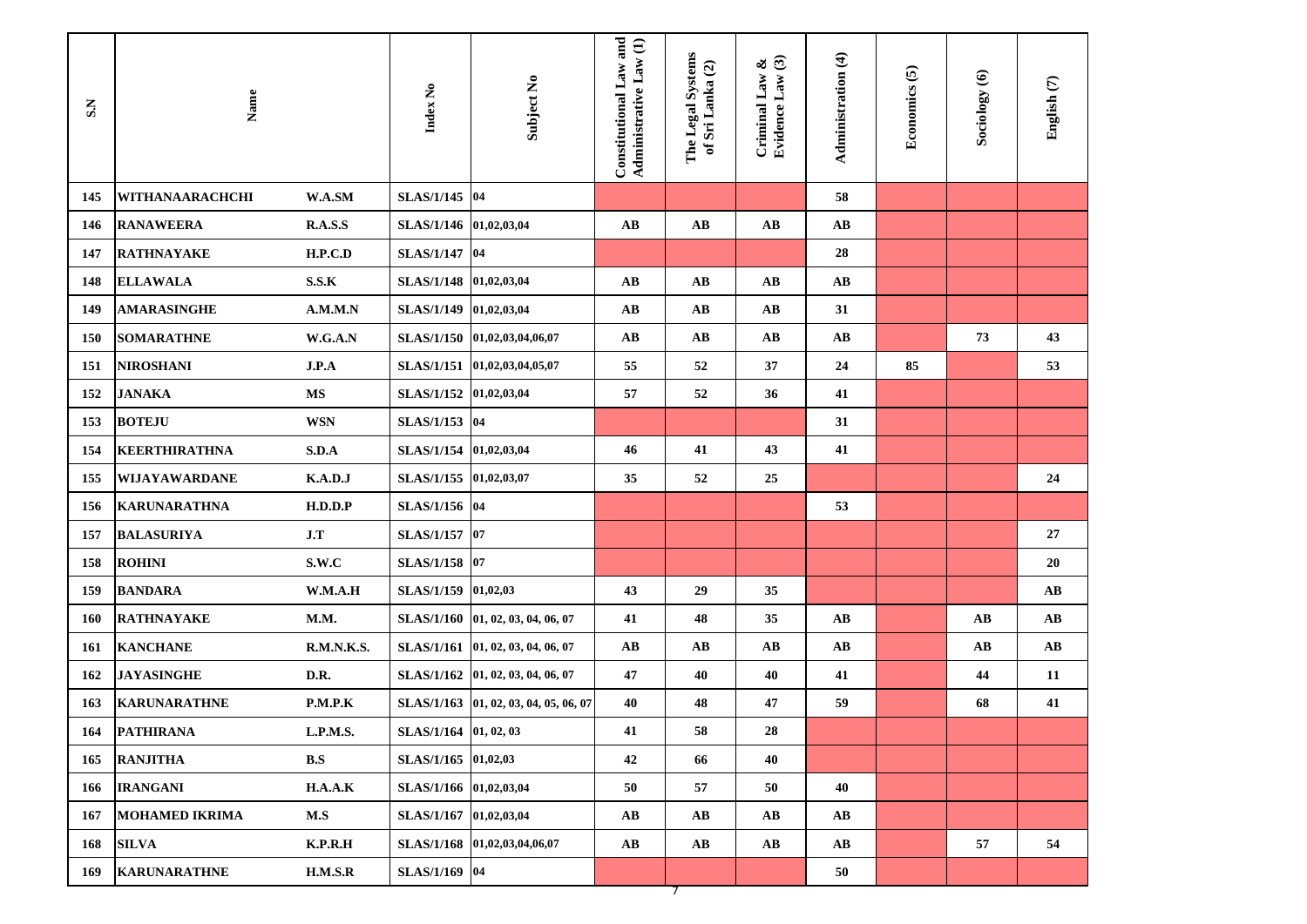| SN         | Name                   |               | Index No               | Subject No                   | Constitutional Law and<br>Administrative Law (1) | The Legal Systems<br>of Sri Lanka (2) | Evidence Law (3)<br>Criminal Law $\&$ | Administration (4)     | Economics (5)          | Sociology (6)          | English (7)            |
|------------|------------------------|---------------|------------------------|------------------------------|--------------------------------------------------|---------------------------------------|---------------------------------------|------------------------|------------------------|------------------------|------------------------|
| 170        | <b>WARNAKULASURIYA</b> | W             | SLAS/1/170 07          |                              |                                                  |                                       |                                       |                        |                        |                        | 30                     |
| 171        | <b>SAMARAWICKRAMA</b>  | N.P           | SLAS/1/171 01,02,03,04 |                              | AB                                               | $\mathbf{A}\mathbf{B}$                | AB                                    | $\mathbf{A}\mathbf{B}$ |                        |                        |                        |
| 172        | <b>HATHURUSINGHA</b>   | H.I.R         |                        | SLAS/1/172 01,02,03,04,05,07 | $\mathbf{A}\mathbf{B}$                           | $\mathbf{A}\mathbf{B}$                | $\mathbf{A}\mathbf{B}$                | 45                     | 68                     |                        | AB                     |
| 173        | DE SILVA               | <b>G.D.N.</b> | SLAS/1/173 07          |                              |                                                  |                                       |                                       |                        |                        |                        | 34                     |
| 174        | <b>THUSHARI</b>        | <b>NMY</b>    |                        | SLAS/1/174 01,02,03,04,05,07 | 37                                               | 35                                    | 50                                    | 40                     | 56                     |                        | 33                     |
| 175        | <b>JEYAGOWRI</b>       | S             | SLAS/1/175 01,02,03    |                              | 49                                               | 47                                    | 55                                    |                        |                        |                        |                        |
| 176        | WANNIARACHCHI          | <b>CPW</b>    | SLAS/1/176 07          |                              |                                                  |                                       |                                       |                        |                        |                        | 28                     |
| 177        | <b>LIYANAGE</b>        | SP            | SLAS/1/177 01,02,03    |                              | 57                                               | 66                                    | 45                                    |                        |                        |                        |                        |
| 178        | <b>GALAPPATTY</b>      | $\mathbf{K}$  | SLAS/1/178 04          |                              |                                                  |                                       |                                       | $\mathbf{A}\mathbf{B}$ |                        |                        |                        |
| 179        | <b>NADEEKA</b>         | GD            | SLAS/1/179 01,02,03    |                              | 48                                               | 40                                    | 47                                    |                        |                        |                        |                        |
| <b>180</b> | <b>SAJEEVANA</b>       | <b>KDS</b>    | SLAS/1/180 04          |                              |                                                  |                                       |                                       | 61                     |                        |                        |                        |
| 181        | <b>JAYATHILAKE</b>     | <b>MMIRA</b>  |                        | SLAS/1/181 01,02,03,04,06,07 | AB                                               | AB                                    | AB                                    | AB                     |                        | AB                     | AB                     |
| 182        | <b>SIRIMANNA</b>       | <b>WDN</b>    | <b>SLAS/1/182</b>      | 01,02,03,04                  | AB                                               | AB                                    | AB                                    | $\mathbf{A}\mathbf{B}$ |                        |                        |                        |
| 183        | <b>DHARMADASA</b>      | <b>RWPM</b>   |                        | SLAS/1/183 01,02,03,04,05,06 | 44                                               | 35                                    | 55                                    | 21                     | $\mathbf{A}\mathbf{B}$ | $\mathbf{A}\mathbf{B}$ |                        |
| 184        | <b>KAVISEKARA</b>      | <b>HKMDK</b>  | <b>SLAS/1/184</b>      | $ 07\rangle$                 |                                                  |                                       |                                       |                        |                        |                        | 24                     |
| 185        | <b>JAYASURIYA</b>      | <b>SDP</b>    | <b>SLAS/1/185</b>      | 01,02,03                     | 65                                               | 51                                    | 58                                    |                        |                        |                        |                        |
| 186        | <b>SAMARASENA</b>      | <b>JHP</b>    | <b>SLAS/1/186</b>      | 04,06,07                     |                                                  |                                       |                                       | 63                     |                        | $\mathbf{A}\mathbf{B}$ | 44                     |
| 187        | <b>PRIYAWANSHA</b>     | <b>DLK</b>    | <b>SLAS/1/187</b>      | 01,02,03,04,06,07            | AB                                               | AB                                    | AB                                    | $\mathbf{A}\mathbf{B}$ |                        | $\mathbf{A}\mathbf{B}$ | $\mathbf{A}\mathbf{B}$ |
| 188        | <b>PERERA</b>          | <b>OS</b>     | <b>SLAS/1/188</b>      | 01,02,03,07                  | 40                                               | 35                                    | 50                                    |                        |                        |                        | 31                     |
| 189        | <b>NISHANTHI</b>       | <b>JAA</b>    | SLAS/1/189 07          |                              |                                                  |                                       |                                       |                        |                        |                        | AВ                     |
| 190        | <b>RANGANI</b>         | <b>SAL</b>    | SLAS/1/190 01,02,03,04 |                              | AB                                               | $\mathbf{A}\mathbf{B}$                | $\mathbf{A}\mathbf{B}$                | 50                     |                        |                        |                        |
| 191        | <b>KETHEES WARAN</b>   | S             | SLAS/1/191 01,02,03,07 |                              | 60                                               | 50                                    | 66                                    |                        |                        |                        | 20                     |
| 192        | <b>JAYAWEERA</b>       | <b>UAS</b>    | SLAS/1/192 04          |                              |                                                  |                                       |                                       | 62                     |                        |                        |                        |
| 193        | <b>PRIYABHASHINIE</b>  | <b>GWC</b>    | SLAS/1/193 07          |                              |                                                  |                                       |                                       |                        |                        |                        | 24                     |
| 194        | <b>NANDASIRI</b>       | MD            | SLAS/1/194 01,02,03,07 |                              | AB                                               | $\mathbf{A}\mathbf{B}$<br>8           | $\mathbf{A}\mathbf{B}$                |                        |                        |                        | $\mathbf{A}\mathbf{B}$ |